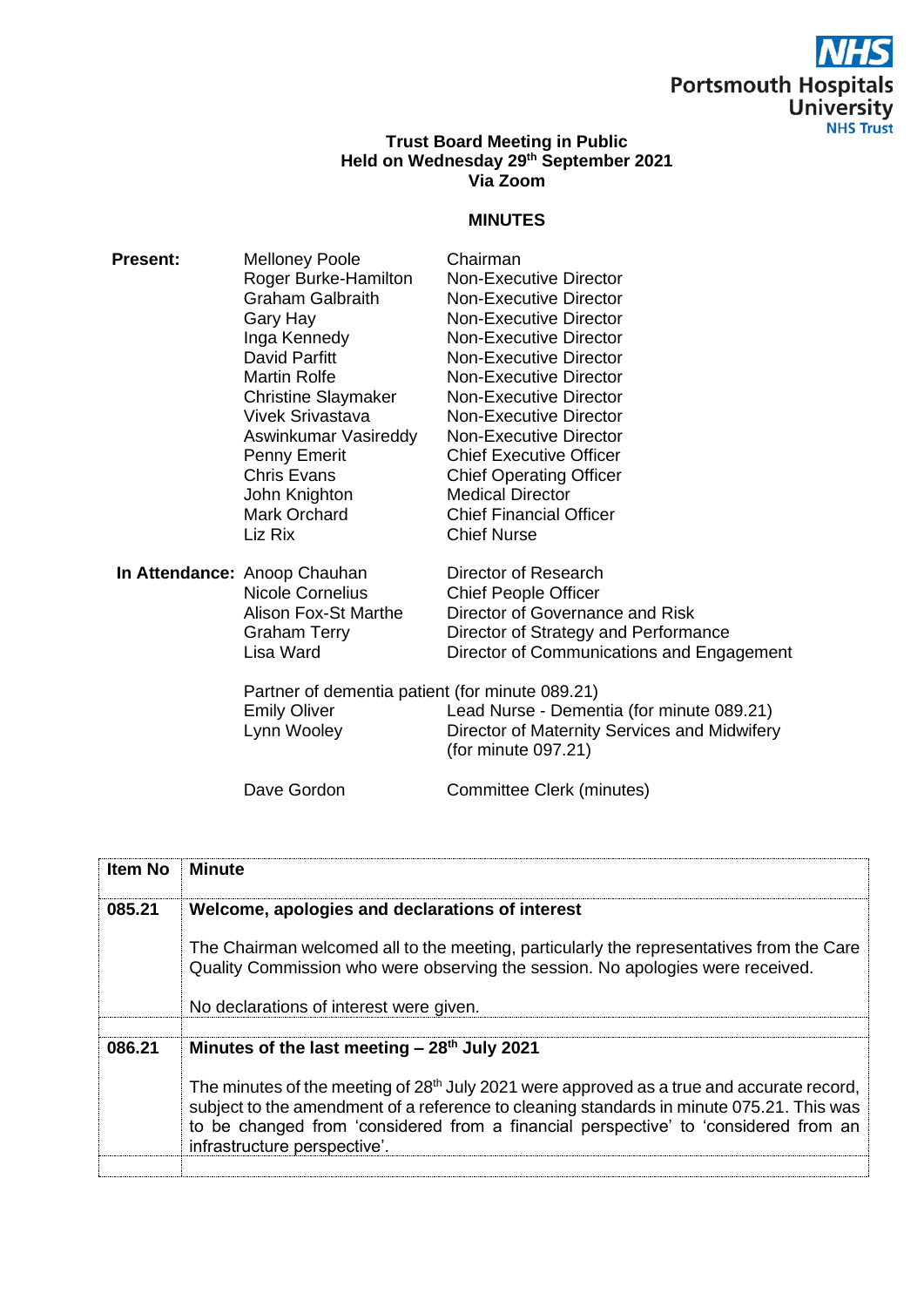| 087.21 | Matters arising / summary of agreed actions                                                                                                                                                                                                                                                                                                                                                                                                                                                                                                                       |
|--------|-------------------------------------------------------------------------------------------------------------------------------------------------------------------------------------------------------------------------------------------------------------------------------------------------------------------------------------------------------------------------------------------------------------------------------------------------------------------------------------------------------------------------------------------------------------------|
|        | The Board noted the summary of agreed actions.                                                                                                                                                                                                                                                                                                                                                                                                                                                                                                                    |
| 088.21 | Notification of any other business                                                                                                                                                                                                                                                                                                                                                                                                                                                                                                                                |
|        | No supplementary business was raised.                                                                                                                                                                                                                                                                                                                                                                                                                                                                                                                             |
| 089.21 | <b>Patient story</b>                                                                                                                                                                                                                                                                                                                                                                                                                                                                                                                                              |
|        | The Chief Nurse introduced the story, which concerned a patient with dementia who<br>presented at Queen Alexandra Hospital's Emergency Department. His partner recounted<br>her experiences from the incident. He had attended the hospital in June 2021 after<br>reporting a severe headache and blurred vision. The initial observation and blood tests<br>were conducted; several hours later a doctor reported that a bleed on the brain was the<br>suspected diagnosis from these procedures. A CT scan was undertaken urgently.                             |
|        | However, the results from this were inconclusive. He was subsequently transferred to a<br>ward, at which point she was separated from her husband. Given the fact that this was the<br>middle of the night, she waited in the Acute Medical Unit rather than return home.<br>Meanwhile, her husband had struggled to provide information to clinicians regarding his<br>condition given the fact he had dementia.                                                                                                                                                 |
|        | She eventually returned home early the following morning. At this point she was informed<br>that visiting would not be possible for the next 24 hours which caused some anxiety. She<br>was offered the opportunity to drop some toiletries and clothes at Queen Alexandra<br>Hospital to be delivered to his ward. On doing this, she met with members of the Family<br>Liaison Service who gave her the chance to visit her husband for an hour.                                                                                                                |
|        | The patient's partner welcomed the supportive actions of staff, but noted the delay in<br>providing medical details to staff undertaking the care of her husband. Her own spinal<br>condition also made regular transit from her home to the ward on the fifth floor of the<br>hospital difficult. She felt that this may have been mitigated by allowing other people well<br>known to the patient to visit.                                                                                                                                                     |
|        | At the time of his discharge, his partner arrived with their daughter. However, not all his<br>possessions had been gathered securely by this time. The nature of any treatment for her<br>husband from this point forwards was also unclear. The discharge letter stated that there<br>had been a further deterioration in his condition, whilst his remaining symptoms (e.g. head<br>pains) ended after he had been discharged.                                                                                                                                 |
|        | In summary, whilst the kind actions of staff had been appreciated there were some<br>processes which appeared to function less effectively than she had expected. The Lead<br>Nurse for Dementia had worked with the patient's partner in light of this feedback, and as<br>a result some changes had been put into immediate effect. Visiting had been affected by<br>the pandemic at the time of this case; nevertheless, communications were put in place<br>regarding the flexibility that was available for patients with dementia.                          |
|        | A strategy for the care of patients with dementia was being compiled to ensure greater<br>consistency. This had the explicit aim of making the Trust a centre of excellence in the<br>field, with the first draft of the document circulated for consideration by partners. This<br>would cover a three-year period with the launch date currently set for January 2022. It was<br>aligned to the Dementia-Friendly Hospital Charter as well as national policy and would<br>seek to resolve issues regarding care pathways. To this end, dialogue with community |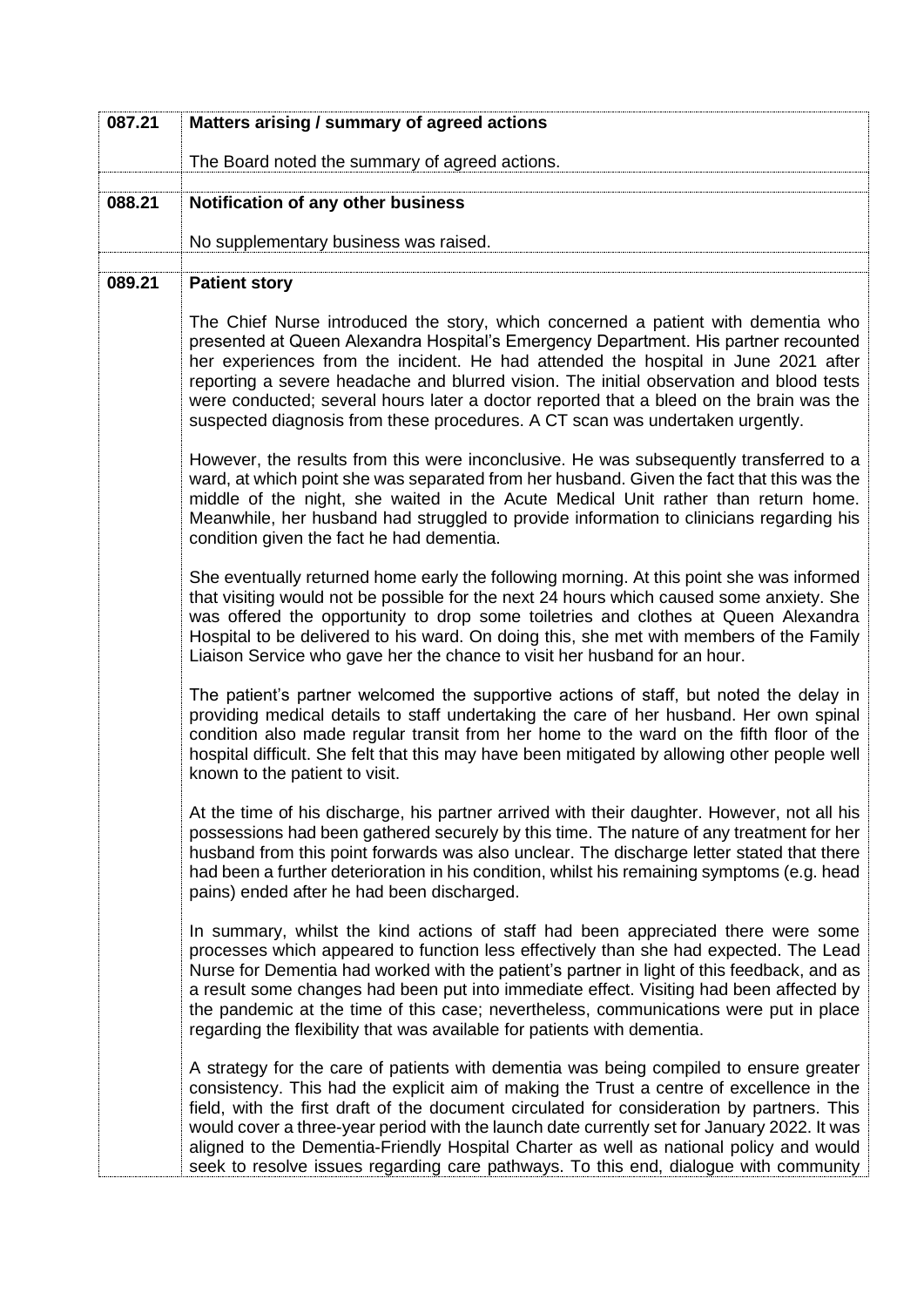partners had been initiated to ensure that the offer was co-ordinated across organisations. Monthly meetings were being held with public and private providers as well as the voluntary sector, with transitions between settings and the transfer of information a significant focus. The Trust would also be employing a dementia specialist nurse as part of an expanded team for the service.

Training had been reviewed, with the package to be reshaped to mirror enhanced national standards. All clinical and non-clinical staff were receiving dementia awareness training as part of induction, with supplementary courses to be mandatory for all medical employees. An accredited module was also being developed in conjunction with University of Portsmouth, to be aimed at specialist nurses.

A virtual support group was open to all carers, with the forum being publicised as widely as possible. Dementia champions had been established for all services across the Trust to provide a network for clear messaging. In addition, a dementia volunteer pilot was operative within a surgical ward, with the feedback received thus far having been positive and the initiative to be extended across the Trust in 2022.

The Chief Nurse observed the variable level of care experienced in this case, with some areas more effective or responsive to patient needs than others. Whilst the supportive actions of some staff was acknowledged, the importance of education and specific knowledge was clear for the provision of appropriate treatment at all stages of the patient's journey through the healthcare system. This had led to the extended offer being developed as outlined above for the provision of personalised, planned care.

The Chairman asked the patient's partner whether she was assured that the required changes were in train. She replied that her conversations with the Trust had identified priority areas for improvement, with the work undertaken by the Lead Nurse for Dementia offering a clear route to better provision in the foreseeable future. This was particularly important in the context of an increase in elderly people across the local area and the resultant rise in dementia which was anticipated. The Chairman added that her recent meeting with dementia volunteers had inspired confidence in the efforts being undertaken at the Trust.

Gary Hay welcomed the patient's partner's contribution to recent work, with her insight having proved invaluable for clinicians and Trust Board. He inquired as to how consistency would be enforced; the Lead Nurse for Dementia would ensure that training was mapped to the national standards and recorded on the Trust's Human Resources systems. This information would then be included in the ward accreditation system. Roger Burke-Hamilton referred to research on the condition and how that would be applied. The Lead Nurse for Dementia had included this as a domain in the dementia strategy, with a study on the use of music being formulated with University of Portsmouth. National initiatives would also be followed, with the Trust to participate where possible.

David Parfitt asked how progress on dementia would be monitored by the Board in future. Graham Galbraith noted the importance of gathering vital information upon admission and the need for processes which maximised the potential positive impact of critical points in patient pathways. The Chairman requested that the Board consider the impact of discussions between patients and clinicians on the efficacy of treatment soon. This would be considered by the Trust leadership, with the learning taken from complaints to form part of this.

**Action: CN**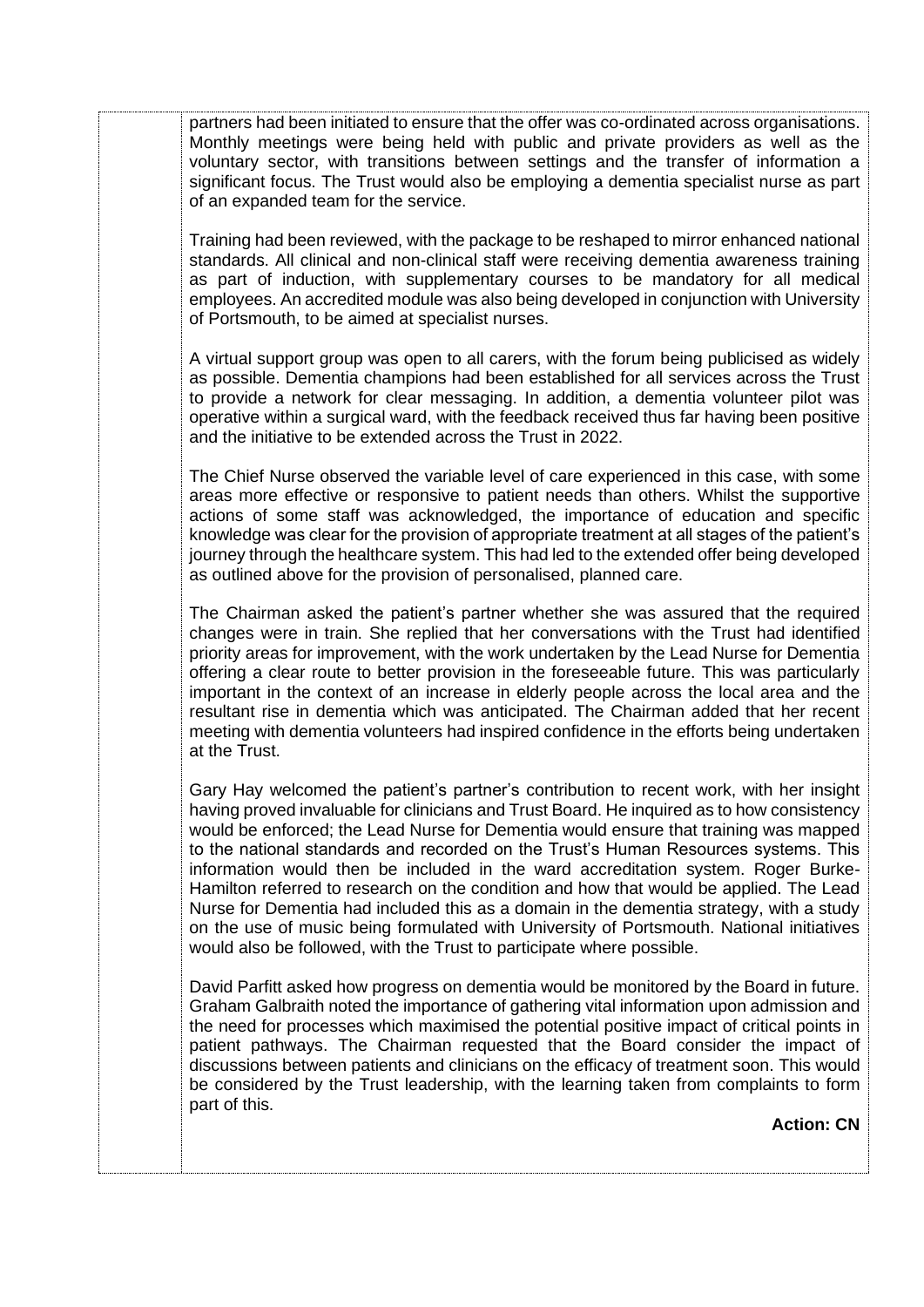|        | The Chief Executive Officer thanked those presenting the item and would ensure that staff<br>were supported to implement the dementia strategy once in place. Compassion and the<br>application of flexibility in care, whilst ensuring consistency in practice, would be central<br>themes in this regard. The mandatory nature of training was a further indication of the<br>priority given to the matter.                                                                                                                                                                                                                                                                                        |
|--------|------------------------------------------------------------------------------------------------------------------------------------------------------------------------------------------------------------------------------------------------------------------------------------------------------------------------------------------------------------------------------------------------------------------------------------------------------------------------------------------------------------------------------------------------------------------------------------------------------------------------------------------------------------------------------------------------------|
|        |                                                                                                                                                                                                                                                                                                                                                                                                                                                                                                                                                                                                                                                                                                      |
| 090.21 | <b>Chairman's opening remarks</b>                                                                                                                                                                                                                                                                                                                                                                                                                                                                                                                                                                                                                                                                    |
|        | The Chairman referred to the recent national funding settlement for the NHS and the<br>importance of its optimal deployment. The effective management of the money allocated<br>would need to be translated into observable improvements across elective, urgent and<br>emergency care; this would be overseen by NHS England and local commissioners.                                                                                                                                                                                                                                                                                                                                               |
|        | The current operational context and associated pressures on services (particularly<br>accident and emergency) were recognised. Staff would be supported throughout this, as<br>the number and acuity of patients received at the hospital had increased over recent<br>months period. Given this, the Operational Plan (to be considered under minute 095.21)<br>would be pivotal in delivery of services at a high standard.                                                                                                                                                                                                                                                                        |
| 091.21 | <b>Chief Executive's Report</b>                                                                                                                                                                                                                                                                                                                                                                                                                                                                                                                                                                                                                                                                      |
|        |                                                                                                                                                                                                                                                                                                                                                                                                                                                                                                                                                                                                                                                                                                      |
|        | The Chief Executive Officer highlighted the following matters:                                                                                                                                                                                                                                                                                                                                                                                                                                                                                                                                                                                                                                       |
|        |                                                                                                                                                                                                                                                                                                                                                                                                                                                                                                                                                                                                                                                                                                      |
|        | Strategic context: Given the expectations connected with the funding settlement<br>mentioned by the Chairman in minute 090.21, the Trust would be required to deliver<br>improvements. The Operating Plan for the second half of $2021 - 22$ was therefore<br>challenging, but also robust and aligned with other work (e.g. planning for the forthcoming<br>winter). This would also require activity from the Hampshire and Isle of Wight Integrated<br>Care System as well as consideration as part of the delivery of the corporate strategy<br>'Working Together'.                                                                                                                              |
|        | Operational pressures in Urgent Care: The escalating trends reported to Trust Board in<br>July 2021 had continued, both nationally and locally. In addition, this was being<br>experienced across the healthcare system, with partner organisations reporting increased<br>pressure on their services. As a result, both levels of admissions and bed occupancy at<br>Queen Alexandra Hospital had risen; the late summer had recorded statistics which were<br>more commonly associated with peak winter activity.                                                                                                                                                                                  |
|        | This had inevitably led to increased waiting times for patients either attending the<br>Emergency Department or being conveyed by ambulance. Work was being undertaken<br>internally and with system partners to resolve patient flow concerns; collaborative work<br>(as well as actions undertaken within the Trust) would be imperative. As part of this, the<br>Trust had identified actions intended to improve safety, patient flow and effective team<br>working. Command and control arrangements had been enhanced as part of this<br>response, as had safety huddles and similar activity. Executive to Executive meetings<br>were being held to co-ordinate the response at system level. |
|        | Trust workforce: The demands placed upon staff at all levels by the present situation and<br>the sustained period of pressure preceding it were acknowledged. The importance of<br>recognising and marking achievements was recognised, with events such as the Pride of<br>Portsmouth Awards being ideal opportunities for such celebrations. Staff resilience would<br>be prioritised over the next six months. Culture and behaviours would continue to be<br>important in maintaining a supportive workplace whilst demand for services remained<br>high.                                                                                                                                        |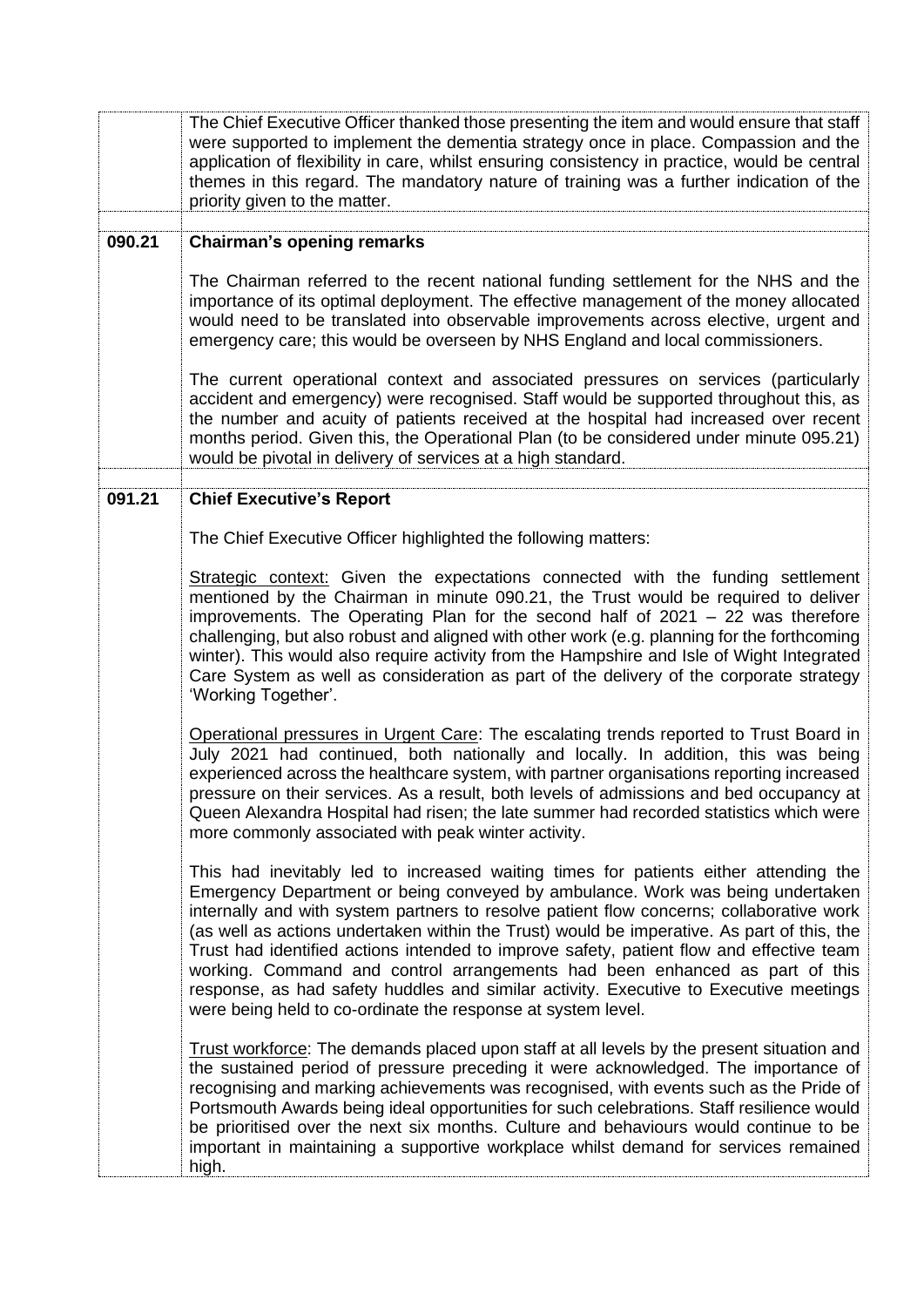|        | The Board accepted the Chief Executive Officer's report.                                                                                                                                                                                                                                                                                                                                                                                                                                                                                                                                                                                                                                                                                                                                                                                                                                                                                                                                                           |
|--------|--------------------------------------------------------------------------------------------------------------------------------------------------------------------------------------------------------------------------------------------------------------------------------------------------------------------------------------------------------------------------------------------------------------------------------------------------------------------------------------------------------------------------------------------------------------------------------------------------------------------------------------------------------------------------------------------------------------------------------------------------------------------------------------------------------------------------------------------------------------------------------------------------------------------------------------------------------------------------------------------------------------------|
| 092.21 | <b>Operating context</b>                                                                                                                                                                                                                                                                                                                                                                                                                                                                                                                                                                                                                                                                                                                                                                                                                                                                                                                                                                                           |
|        | The Chief Operating Officer reported that 38 COVID-positive patients were presently on<br>site, with five of them in intensive care. When required, additional space had been<br>identified and was being used for patients requiring the latter form of treatment. Local<br>prevalence rates were marginally below the national average and had improved recently<br>although were subject to fluctuations.                                                                                                                                                                                                                                                                                                                                                                                                                                                                                                                                                                                                       |
|        | Demand for urgent and emergency care had remained at an elevated level for some time.<br>This had led to occupancy rates frequently exceeding 98%, with urgent and emergency<br>care expanding beyond their standard allocation of beds. As a result, 31 escalation beds<br>had been opened with their use monitored daily. Elective recovery continued to proceed<br>well, although was being evaluated in terms of its continuation whilst emergency cases<br>required treatment.                                                                                                                                                                                                                                                                                                                                                                                                                                                                                                                                |
|        | In addition a series of actions, both within and outside of the hospital, had been identified<br>and were being put in place. External agencies had assisted with the reinstatement of<br>Same Day Emergency Care, which had been available since August 2021. The workforce<br>and resources had also been allocated appropriately to manage the increased demand<br>experienced in the early part of each week. Community services were also supporting the<br>response, whilst the modular ward would be available by the end of 2021. The Chief<br>Executive Officer referred to the importance of redirecting patients to more suitable<br>alternative care settings as a longer-term solution. Trials such as the provision of other<br>services at the front door of the hospital were being undertaken to explore options to<br>mitigate pressure. The Medical Director was attending a regular Clinical Leaders Forum<br>to co-ordinate the response across the footprint.<br>The Board noted the report. |
|        |                                                                                                                                                                                                                                                                                                                                                                                                                                                                                                                                                                                                                                                                                                                                                                                                                                                                                                                                                                                                                    |
| 093.21 | Corporate strategy - quarterly update                                                                                                                                                                                                                                                                                                                                                                                                                                                                                                                                                                                                                                                                                                                                                                                                                                                                                                                                                                              |
|        | The Director of Strategy and Performance summarised the position at the start of the<br>fourth year of the strategy's implementation. Progress was being made, despite the<br>importance of maintaining provision during the operational pressures discussed under<br>previous items. In terms of national guidance, the transition of healthcare networks from<br>Sustainability and Transformation Partnerships to Integrated Care Systems was a<br>prominent feature, with the publication of a series of guidance documents. Collaboration<br>with system partners was supporting this, whilst the acute partnership with Isle of Wight<br>NHS Trust was developing. Formal guidance on the second half of 2021 – 22 was awaited,<br>although planning for this period was well advanced.                                                                                                                                                                                                                      |
|        | Strategy Into Action was to be aligned with Working Together, ensuring that the objectives<br>were embedded fully. Divisional performance reviews had recommenced, with a focus on<br>the delivery of the metrics associated with Strategy Into Action. Strategic initiatives were<br>to be implemented to support the work, with associated breakthrough objective projects<br>progressing well.                                                                                                                                                                                                                                                                                                                                                                                                                                                                                                                                                                                                                  |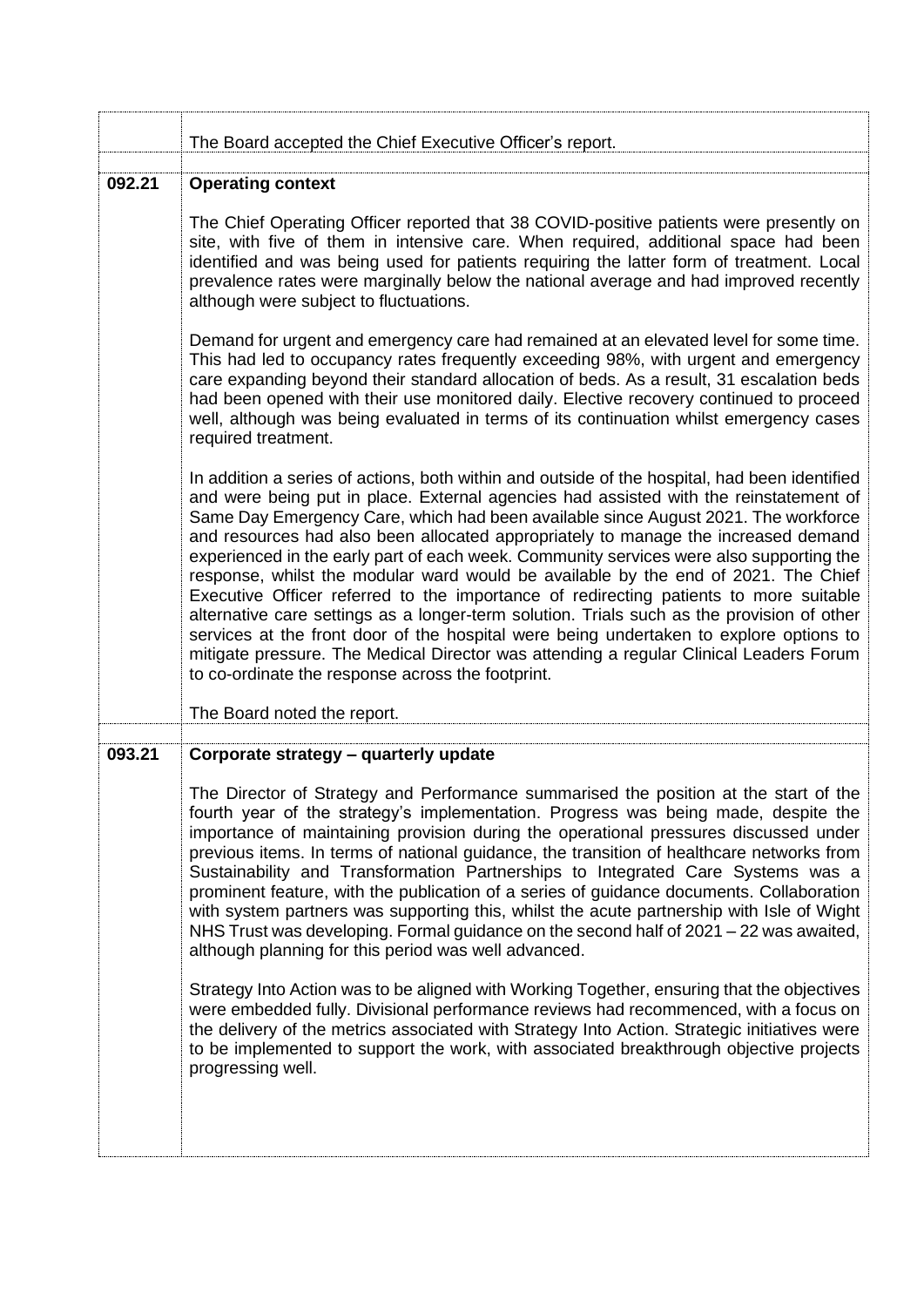|        | In terms of the main objectives, fulfilling the role of the Trust to the communities which it<br>serves was being maintained through the recovery of elective services. National<br>thresholds for activity based on $2019 - 20$ performance were being met, whilst waiting<br>times were reducing (although not yet at desired levels). Partnership working was another<br>major element of this, with the Armed Services Covenant having been re-signed.                                                                                                                                                                         |
|--------|------------------------------------------------------------------------------------------------------------------------------------------------------------------------------------------------------------------------------------------------------------------------------------------------------------------------------------------------------------------------------------------------------------------------------------------------------------------------------------------------------------------------------------------------------------------------------------------------------------------------------------|
|        | Safe, high quality patient-focused care was being monitored by the Quality and<br>Performance Committee, with Maternity Services an area of focused activity. Quality<br>improvements were being undertaken through insight provided by analytical data at ward<br>and service levels, whilst Clinical Fridays had been introduced to conduct deep dives.                                                                                                                                                                                                                                                                          |
|        | Taking responsibility for care now and in the future was supported by the delivery of a<br>break-even financial position for first half of the year. This would ensure that the Trust was<br>living within the Trust's means. Investment in the capability of the staff to deliver our vision<br>had been supported through Every Voice Matters and its activity regarding equality,<br>diversity and inclusion. Health and wellbeing were also being emphasised in Trust activity.                                                                                                                                                |
|        | The Trust's enabling strategies were being implemented, with work ongoing by the Digital<br>Team to ensure access to aspirant funding. This would allow IT provision to progress to<br>the next level, with the benefits of automated reporting already apparent in the analysis of<br>Emergency Department processes. Efforts made relating to the estate strategy had seen<br>the commencement of work on the modular wards and North public car park. Business<br>cases associated with the commercial strategy were being taken through the Trust's<br>governance processes and would be presented to Trust Board as required. |
|        | Martin Rolfe recognised the pressures being experienced by the Trust and the potential<br>for these to detract from work on strategic improvements. However, the role of such<br>transformational change in providing a sustainable solution for many of the issues involved<br>in operational concerns made continued progress a priority. As a result, the maintained<br>focus on strategy at Executive level was welcomed although the possible constraints on it<br>were acknowledged.                                                                                                                                         |
|        | The Board noted the report.                                                                                                                                                                                                                                                                                                                                                                                                                                                                                                                                                                                                        |
| 094.21 | <b>Board Assurance Framework</b>                                                                                                                                                                                                                                                                                                                                                                                                                                                                                                                                                                                                   |
|        | The Director of Governance and Risk introduced the proposed Board Assurance<br>Framework, which had been revised given the comments of Trust Board in May 2021.<br>Following this, meetings had been held with lead Executives to evaluate risks, both in<br>terms of their content and rating. As a result, each responsible officer introduced their<br>entries on the framework and invited feedback from Trust Board.                                                                                                                                                                                                          |
|        | The Chief Operating Officer had considered the risk relating to urgent care (BAF1).<br>Despite the improvement actions being taken by the Trust, the scoring had increased<br>significantly from nine to 20 reflecting the current operating environment. Meanwhile, the<br>recovery of services (BAF33) was on schedule but retained the risk of possible increases<br>in COVID activity. Given this, the views of Board members were sought before any final<br>decision was made on the level of potential hazard to delivery in this area.                                                                                     |
|        | The Chief Financial Officer held responsibility for BAF7 regarding capital spend. This had<br>been proposed for reduction in risk rating in May 2021, with the Board asking for that<br>suggestion to be reviewed. Investments had been made across the site, which was a<br>significant factor in the request for a reduced score.                                                                                                                                                                                                                                                                                                |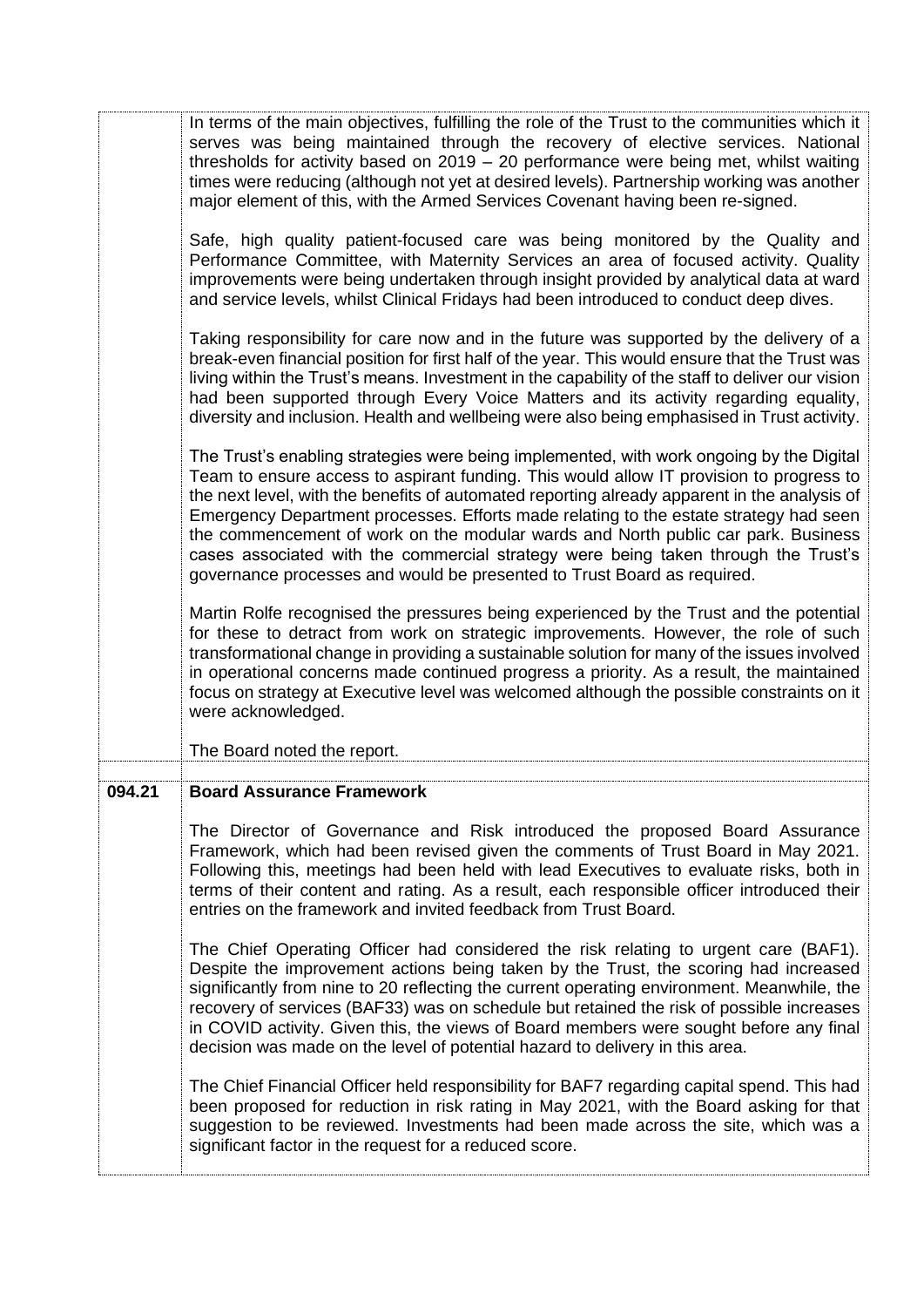However, the depreciation in the value of assets that were aging and, in some cases, approaching the end of their useful life was counter to this. Other mitigations (e.g. commercial opportunities) were being scoped to account for any required capital expenditure arising, but this work was yet to reach fruition. In addition, the second half of 2021 – 22 would require extra capacity to assist with improvement work on ambulance handover performance. As a result, the risk rating had been increased in this iteration of the Framework.

The Chief Nurse referred to governance in Maternity Services (BAF32), with process changes needing to be embedded to be fully effective. Whilst systems had been implemented, the Board was invited to comment on their permanence. This also applied to the efficacy of arrangements within the local community.

Two risks for Human Resources (BAF5 – organisational culture and BAF6 – mandatory training) were proposed for closure. The Chief People Officer reported that mandatory training compliance had been above target for some time. Uncertainty regarding the pandemic and its potential impact on the ability to deliver training remained. However, this had been mitigated by the development of innovative methods to provide the relevant courses. Military colleagues had also supported this through the filling of workforce gaps created by attendance at events by Trust staff. Robust improvement plans were in place for areas which were struggling to reach required attendance levels.

The third phase of the culture change programme had been completed. The National Staff Survey had reported sustained improvements in organisational culture, with the appointment of the Head of Equality, Diversity and Inclusion offering further support for this area. The Chief Nurse and Medical Director were involved in the Standards Committee which operated across the Trust.

The Chairman indicated her reluctance to reduce the risk ratings for BAF32 (governance in Maternity Services) and BAF33 (recovery of services). The Medical Director placed the latter in the context of observations made at the Trust regarding suppressed demand during the pandemic, increased numbers of patients requesting services and their level of acuity. This contradicted any downgrading of the risk score at present, with the Medical Director advising that the current rating should be retained.

David Parfitt also requested that these risks should not be reduced. In terms of Maternity Services, a delay in re-evaluating the rating may be appropriate given the importance of ensuring new systems were effective. Inga Kennedy commented on the high degree of risk associated with maternity; until sustainable improvement had been reported to Trust Board via Quality and Performance Committee on this matter she would not support a reduction in risk rating for BAF32.

David Parfitt concurred with the elevation of score for BAF7 (capital spend), although the new entry for a year-end break-even financial position (BAF34) had many associated uncertainties given the lack of definitive guidance for the second half of 2021 – 22. Nevertheless, he accepted the proposed score in these circumstances.

The Chief Executive Officer highlighted the continued importance of organisational culture in affecting change across the Trust. Therefore, she indicated that BAF5 should either remain on the Framework or be removed on the condition that it was included in the update on corporate strategy (as taken under minute 093.21).

The Board adopted the Board Assurance Framework as presented, subject to the retention of risk ratings for BAF32 and BAF33 at 12 and retention of BAF5.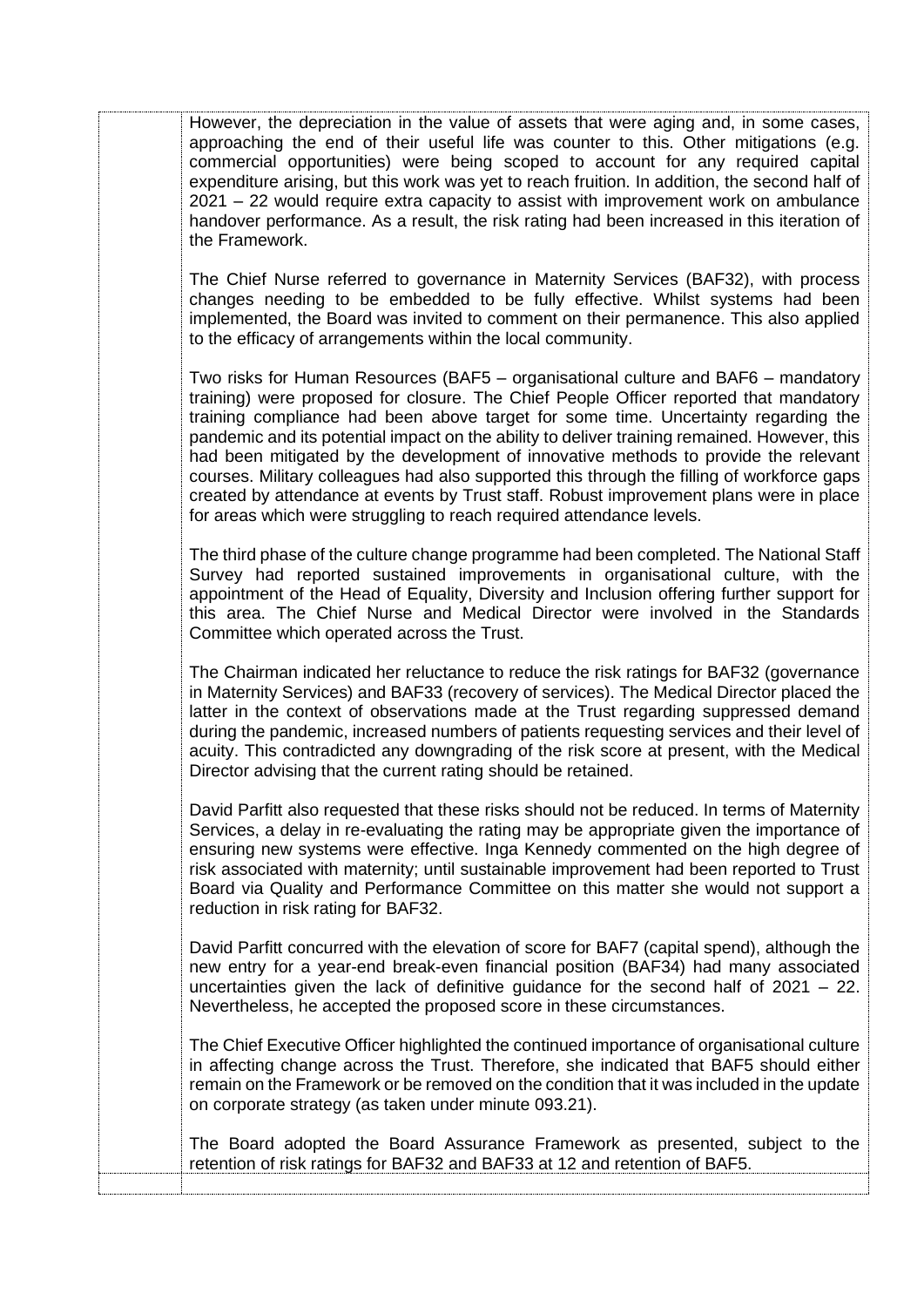| 095.21 | Operational Plan for the second half of 2021 - 22                                                                                                                                                                                                                                                                                                                                                                                                                                                                                                                                                                                                                                                                                                                                                                                                                                                                                                                                                                                                                                                                                           |
|--------|---------------------------------------------------------------------------------------------------------------------------------------------------------------------------------------------------------------------------------------------------------------------------------------------------------------------------------------------------------------------------------------------------------------------------------------------------------------------------------------------------------------------------------------------------------------------------------------------------------------------------------------------------------------------------------------------------------------------------------------------------------------------------------------------------------------------------------------------------------------------------------------------------------------------------------------------------------------------------------------------------------------------------------------------------------------------------------------------------------------------------------------------|
|        | The Director of Strategy and Performance provided an update on performance during the<br>first six months of the financial year and the planning undertaken for the second half. A<br>break-even position would be delivered from April to September 2021, with the targets for<br>elective recovery also met in this period. The activity assumptions for this had been<br>revisited for October 2021 - March 2022, with the required level of provision expected to<br>increase whilst patients would have to be prioritised appropriately. Whilst waiting lists had<br>increased, the number of those waiting for long periods had fallen. This had been achieved<br>whilst maintaining cohorting policies relating to the management of patients with COVID-<br>19.                                                                                                                                                                                                                                                                                                                                                                     |
|        | Planning for the second half of the financial year had triangulated activity, financial and<br>workforce considerations. Urgent and emergency care assumptions were being<br>recalibrated given the experiences of recent months, although the potential need to<br>respond to any surges in COVID activity was understood. Capacity was being assigned<br>to the areas requiring support, with a review of the funded workforce establishment being<br>undertaken as part of this. Elective recovery planning was based on the maintenance of<br>services at $95\%$ of $2019 - 20$ , although the relevant thresholds had yet to be confirmed<br>nationally. Financial planning would be mindful of the requirement to deliver this within<br>available budgets.                                                                                                                                                                                                                                                                                                                                                                           |
|        | The final submission would be made at the level of the Hampshire and Isle of Wight<br>Integrated Care System. The Trust's plan would be fed into this in accordance with<br>stipulated deadlines. Finance and Infrastructure Committee had been involved in detailed<br>scrutiny of these plans as they were being formulated. Trust Leadership Team were also<br>providing oversight, with a dedicated Core Planning Group. The Chief Financial Officer<br>would be prioritising the delivery of efficiencies which appeared likely to be necessary<br>given the funding envelope that may be available to the Trust. The Chair of Finance and<br>Infrastructure Committee (Christine Slaymaker) acknowledged the progress made in<br>terms of robust planning and its recent record of providing a break-even position                                                                                                                                                                                                                                                                                                                    |
|        | David Parfitt referred to the implementation of a mandatory vaccination policy for care<br>home staff, with the concomitant risk of this reducing their workforce. The Chief Executive<br>Officer had included the shared nature of planning across the system in preparations, with<br>no provider being asked to consider their position in isolation.<br>The Board noted the report.                                                                                                                                                                                                                                                                                                                                                                                                                                                                                                                                                                                                                                                                                                                                                     |
|        |                                                                                                                                                                                                                                                                                                                                                                                                                                                                                                                                                                                                                                                                                                                                                                                                                                                                                                                                                                                                                                                                                                                                             |
| 096.21 | <b>Research and innovation</b><br>The Director of Research reviewed the position of the Trust's research and innovation<br>function. Out of the acute trusts in the country, Portsmouth Hospitals University NHS Trust<br>was in the top 20 for recruitment. It was one of only two in this category that was not<br>associated with a medical school, whilst the number of people participating in clinical trials<br>had been exceptionally high. This had assisted with studies on the treatment of patients<br>with COVID-19 and therefore central to the national response to the pandemic. As part of<br>this, treatments such as dexamethasone were being routinely offered to critically ill<br>patients with the virus whilst other drugs had been discounted.<br>Collaboration with the Wessex Clinical Research Network had been supported with<br>funding, with the research vaccine hub established in the city centre as a result. The<br>findings of the work on booster doses had informed national policy on their administration.<br>The SIREN study on infection had also been influential and had input from the Trust. |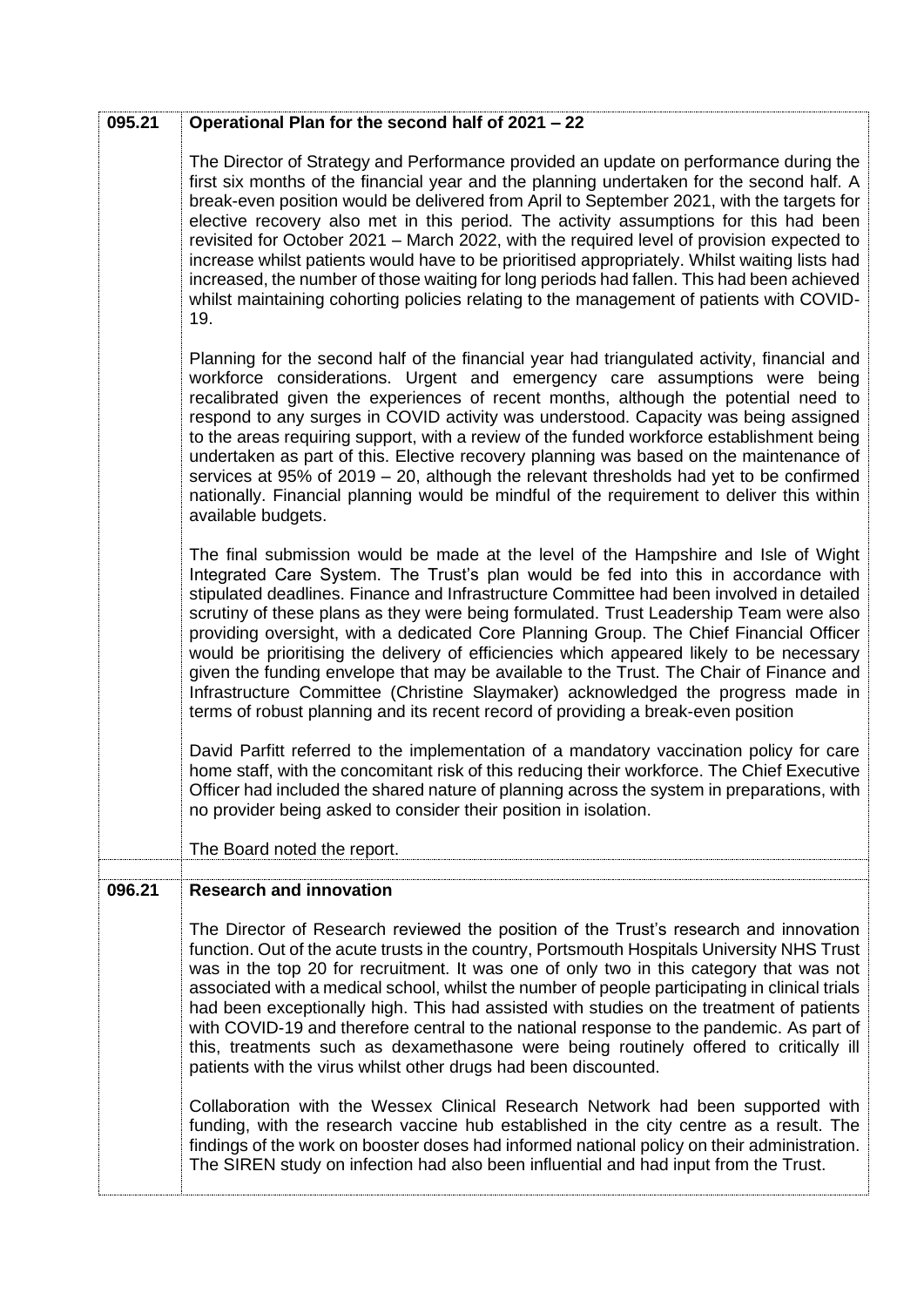The knowledge base of the cardiology service had been supplemented by the Iron Man study. This had examined approximately 50 cases across the country and indicated that iron was beneficial for those who had suffered from acute cardiac failure. The story of the patient at the Trust was summarised in the report and detailed the benefits he had experienced personally as well as the wider knowledge taken from the research.

The translation of capacity into a genomics unit had provided invaluable insight into infection prevention and control. A report on this had been submitted to a journal and would be publicised once peer review had been completed.

Future months would see the resumption of activity which had been stood down given the focus on the pandemic. The Chief Executive Officer added that a Research Committee had been established and would report to Quality and Performance Committee. This would build on the partnership with University of Portsmouth and be the subject of the subsequent report on research and innovation presented to Trust Board on 24<sup>th</sup> November 2021.

The Board noted the report.

## **097.21 Maternity Services improvement plan**

The Chief Nurse summarised the progress made on the plan thus far, with Inga Kennedy serving as the Safety Champion for the service. Alongside the Director of Maternity Services and Midwifery, these postholders oversaw the implementation of improvements in the area. The document had been compiled after the receipt of an assessment tool from NHS England in December 2019. This was used to evaluate the contemporary position of maternity at the Trust, with an external consultant engaged to provide an independent voice. This led to a series of recommendations on leadership, culture, teamwork, safety, governance, managing performance and improvement.

The leadership of Maternity Services and governance systems were overhauled as a result. These were instituted to oversee the delivery of improvement in six areas (safety, the voice of women, the voice of the maternity team, quality improvement, partnership working and regulatory obligations); these were mirrored in the recent report issued by Care Quality Commission on the national picture for maternity. The response to the recent inspection in May 2021 and the Ockenden Review were also incorporated into the plan.

At this point, the improvement plan had facilitated the inclusion of Maternity Services as a central consideration in policy making. Oversight and governance arrangements were in place and clear. However, the translation of this change into a permanent system required embedding. A clear vision had been established for the provision of safe, kind and personalised care for mothers and their babies.

Inga Kennedy had regular meetings with the Chief Nurse and Director of Maternity Services & Midwifery as part of her role. The department was extremely busy; to provide appropriate oversight the information presented to governance meetings was highly detailed. This reflected the importance of understanding issues which went beyond the headline statistics to ensure that any safety concerns were identified before they transpired into incidents. However, continued recruitment of staff was essential to provide the desired level of care. The primacy of safety was borne in mind throughout planning and reflected in the allocation of resources.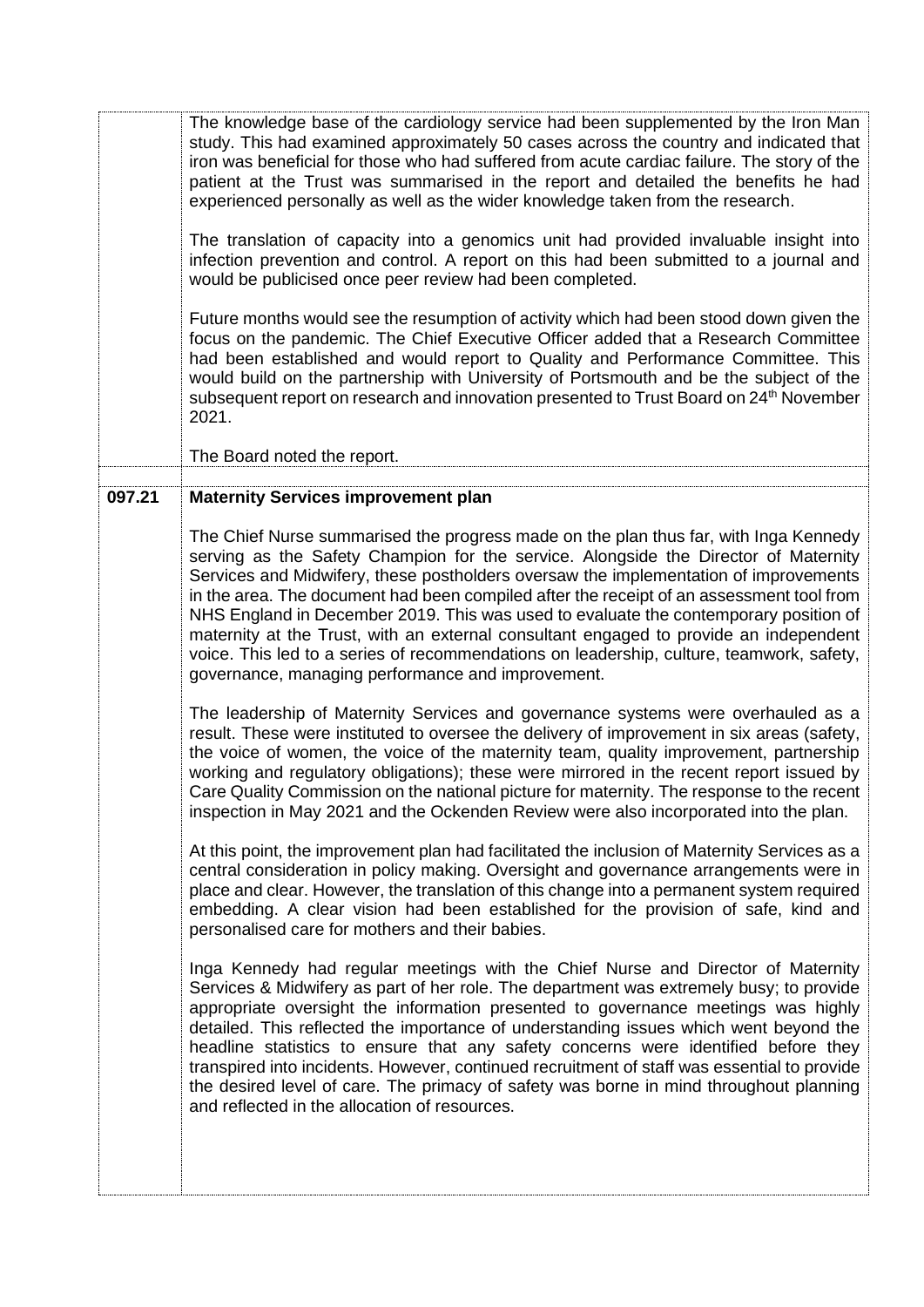|        | The Director of Maternity Services and Midwifery organised the Maternity Committee,<br>chaired by the Trust's Safety Champions. Service users were also involved in this body,<br>with a current emphasis on workforce in its deliberations. Initiatives were being undertaken<br>to resolve shortfalls, with 16 midwives due to arrive during the early autumn 2021.<br>Recruitment to the obstetrics department had also been successful. Increasing the training<br>of midwives at universities was being investigated, whilst support from other sources such<br>as the military was being instigated. Wellbeing concerns such as the observance of breaks<br>and supply of food were being addressed. A launch event had been organised for<br>November 2021 to publicise the improvements in the service. |
|--------|-----------------------------------------------------------------------------------------------------------------------------------------------------------------------------------------------------------------------------------------------------------------------------------------------------------------------------------------------------------------------------------------------------------------------------------------------------------------------------------------------------------------------------------------------------------------------------------------------------------------------------------------------------------------------------------------------------------------------------------------------------------------------------------------------------------------|
|        | Policies regarding the resolution of complaints or dialogue with those whose outcomes<br>had not been as desired were also being established. These sought to ensure that the<br>tone, timeliness and rigour of any communications were appropriate and at the required<br>level. The presentation of reports following incidents had been reviewed with a view to<br>avoiding overly technical language or other impediments to parents understanding their<br>content. Learning was also disseminated across the team to avoid recurrences.                                                                                                                                                                                                                                                                   |
|        | Work with system partners was ongoing to provide seamless transitions during care<br>pathways. All four local trusts had moved to one digital platform (Badgernet) as part of<br>this, whilst the ambulance service was co-ordinating calls from across the region and<br>make sure that cots and maternity beds were available to mothers in unexpected labour.<br>Models were being aligned to support continuity of care, with 100% continuous care to be<br>provided by March 2023. The resulting continuity teams were being managed to avoid any<br>undue pressure on staff.                                                                                                                                                                                                                              |
|        | Daily morning meetings had been held since summer 2021 to anticipate potential<br>pressures and were chaired by the Lead Commissioner. Relationships with regulators<br>were also being developed to provide an independent view of progress.                                                                                                                                                                                                                                                                                                                                                                                                                                                                                                                                                                   |
|        | The Chair of Quality and Performance Committee (Martin Rolfe) reported that he had<br>dedicated a significant amount of Committee meeting time to the topic recently. This had<br>provided assurance on the level of planning being undertaken and breadth of work<br>covering areas such as compassionate care and staffing. These also pulled together the<br>diverse influences on Maternity Services such as the Ockenden Review, the Care Quality<br>Commission visit and internal observations. The contributions of Inga Kennedy as Safety<br>Champion were also valued.                                                                                                                                                                                                                                 |
|        | The Board noted the Maternity Services improvement plan.                                                                                                                                                                                                                                                                                                                                                                                                                                                                                                                                                                                                                                                                                                                                                        |
| 098.21 | <b>Quality and Performance Committee feedback</b>                                                                                                                                                                                                                                                                                                                                                                                                                                                                                                                                                                                                                                                                                                                                                               |
|        | The Committee Chair (Martin Rolfe) referred to current operational pressures and the<br>amount of time dedicated to their consideration at recent meetings. The incremental<br>performance improvements in areas such as patient flow and discharges required to<br>ameliorate the hospital's position were clearly understood. Safety events in this context<br>had also been considered in depth, with the clinical prioritisation of cases paramount. The<br>work streams on infection prevention and control had also reported to the Committee in<br>detail on learning taken from the pandemic.                                                                                                                                                                                                           |
|        | The NHS 111 First pilot had been discussed, with the importance of cultural change (both<br>within the hospital and externally) identified as crucial in changing behaviours.<br>Performance on cancer standards had been maintained, whilst the potential of research<br>to anticipate trends may be an area for future consideration. Finally, the possible impact<br>on the experience of primary care providers and the consequences of any diminution of<br>their capacity was a matter the Committee wished to raise for Trust Board's attention.                                                                                                                                                                                                                                                         |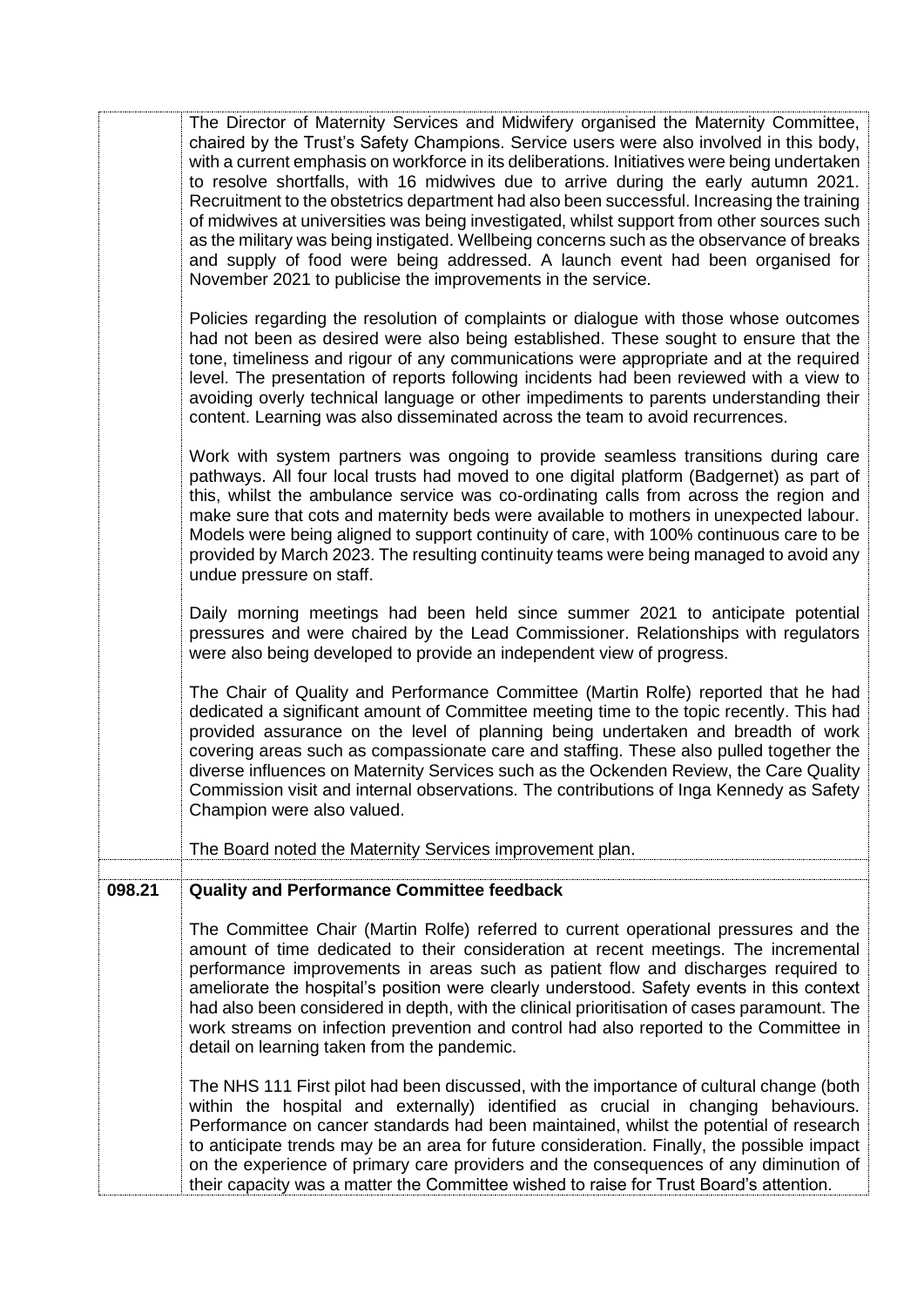|        | The Board adopted the Board Risk Register.                                                                                                                                                                                                                                                                                                                                                                                                                                                                                                                                                                                                                                                                                                                                                                                                                                                                                                                                                                                                                                                                                                                                                                                                                                                                                                     |
|--------|------------------------------------------------------------------------------------------------------------------------------------------------------------------------------------------------------------------------------------------------------------------------------------------------------------------------------------------------------------------------------------------------------------------------------------------------------------------------------------------------------------------------------------------------------------------------------------------------------------------------------------------------------------------------------------------------------------------------------------------------------------------------------------------------------------------------------------------------------------------------------------------------------------------------------------------------------------------------------------------------------------------------------------------------------------------------------------------------------------------------------------------------------------------------------------------------------------------------------------------------------------------------------------------------------------------------------------------------|
| 099.21 |                                                                                                                                                                                                                                                                                                                                                                                                                                                                                                                                                                                                                                                                                                                                                                                                                                                                                                                                                                                                                                                                                                                                                                                                                                                                                                                                                |
|        | Safety, quality and operational performance report analysis<br>The Medical Director indicated that the main risks that they identified for the Trust involved<br>operational pressures. The combination of existing demand for emergency care, imminent<br>winter pressures and the possibility for this to compromise elective recovery would be<br>monitored closely and reported to Quality and Performance Committee in coming months.<br>Any possible impact on patient experience also required mitigation, with adverse<br>outcomes relating to waiting lists to be borne in mind during decision making. Prioritisation<br>would be pivotal in managing this situation, reflecting the finite resources available and<br>the capacity of current staffing levels. Regular communications with operational centres<br>and within the Trust were required to manage safety.<br>The Chief Operating Officer highlighted the forthcoming arrival of modular ward capacity<br>and recent provision of Same Day Emergency Care as mitigation for some of these<br>factors. The changes in Urgent Treatment Centres could also support efforts to resolve<br>the position.                                                                                                                                                                    |
|        | The Board noted the report.                                                                                                                                                                                                                                                                                                                                                                                                                                                                                                                                                                                                                                                                                                                                                                                                                                                                                                                                                                                                                                                                                                                                                                                                                                                                                                                    |
| 100.21 | Workforce and Organisational Development Committee feedback                                                                                                                                                                                                                                                                                                                                                                                                                                                                                                                                                                                                                                                                                                                                                                                                                                                                                                                                                                                                                                                                                                                                                                                                                                                                                    |
|        | The Committee Chair (Gary Hay) highlighted the discussions held at the August meeting<br>regarding Freedom to Speak Up, health & wellbeing and equality, diversity & inclusion.<br>On the first matter, the recent de-escalation in COVID activity had allowed for some<br>greater interaction between staff and Freedom to Speak Up ambassadors. There had<br>been an increase in anonymous reports made to the service regarding behaviours, which<br>reflected the rising levels of pressure being experienced by employees at all levels.<br>It was reported that Graham Galbraith had been appointed as the Trust's Wellbeing<br>Guardian, with the principles behind this role outlined to the Committee and considered<br>by members. Part of this would be the development of formal reporting to Trust Board on<br>the matter. Examination of the principles had also indicated that much of the Trust's<br>ongoing work aligned with them, even prior to their institution.<br>The feedback from the NHS Staff Survey and the Workforce Equality Standards relating<br>to race and disability would be used to inform future scrutiny on diversity and inclusion.<br>Recruitment processes and behaviours from other employees had been identified as key<br>issues for the Committee in this regard.<br>The Board noted the report. |
| 101.21 | Workforce and organisational development performance report                                                                                                                                                                                                                                                                                                                                                                                                                                                                                                                                                                                                                                                                                                                                                                                                                                                                                                                                                                                                                                                                                                                                                                                                                                                                                    |
|        | The Chief People Officer reflected the themes of this meeting in her identified workforce<br>risks. These related to the wellbeing of the workforce and the maintenance of their<br>resilience. This would be monitored closely over coming months, with the Wellbeing<br>Guardian reporting supporting this and providing Board-level oversight.<br>The Board noted the report.                                                                                                                                                                                                                                                                                                                                                                                                                                                                                                                                                                                                                                                                                                                                                                                                                                                                                                                                                               |
|        |                                                                                                                                                                                                                                                                                                                                                                                                                                                                                                                                                                                                                                                                                                                                                                                                                                                                                                                                                                                                                                                                                                                                                                                                                                                                                                                                                |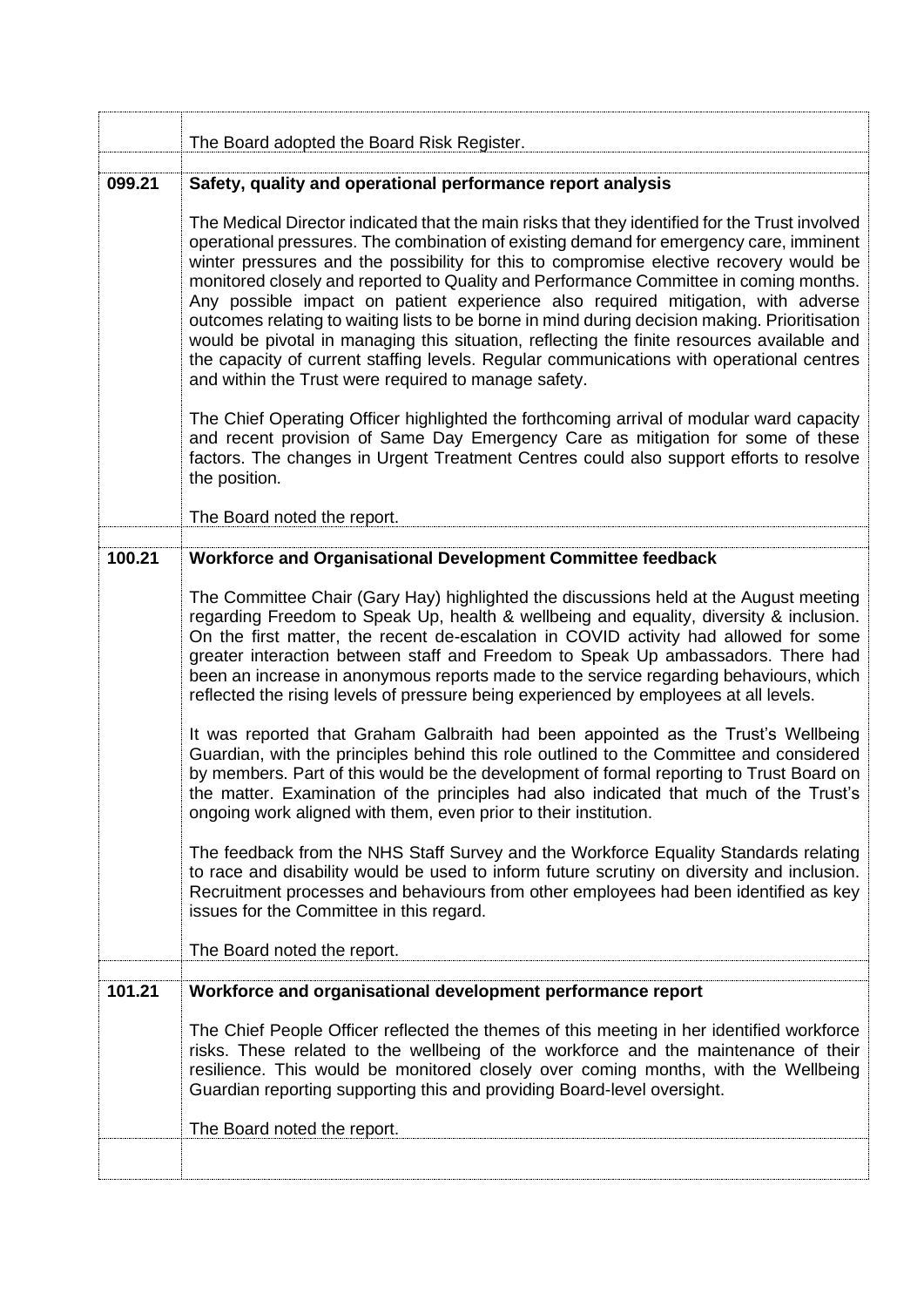| 102.21 | <b>Finance and Infrastructure Committee feedback</b>                                                                                                                                                                                                                                                                                                                                                                                                                                                                                                                                                      |
|--------|-----------------------------------------------------------------------------------------------------------------------------------------------------------------------------------------------------------------------------------------------------------------------------------------------------------------------------------------------------------------------------------------------------------------------------------------------------------------------------------------------------------------------------------------------------------------------------------------------------------|
|        | The Committee Chair (Christine Slaymaker) was pleased to confirm the completion of<br>Project Jill, with the benefits being received from this point forwards. A minor cumulative<br>deficit had been reported at the end of the fifth month of $2021 - 22$ but was expected to<br>become a break-even position for the half-year at the end of September 2021. The main<br>risks facing the Trust's financial position had been identified as the continuation of the<br>receipt of the Elective Recovery Fund, the need to make efficiency savings in the second<br>half of the year and the pay bill.  |
|        | The Board noted the report.                                                                                                                                                                                                                                                                                                                                                                                                                                                                                                                                                                               |
| 103.21 | <b>Financial performance report analysis</b>                                                                                                                                                                                                                                                                                                                                                                                                                                                                                                                                                              |
|        | The Chief Financial Officer reported that they would be closing the half year position on<br>1 <sup>st</sup> October 2021. It was anticipated that there would be a small surplus for the first six<br>months of 2021 - 22. The balance sheet position was also currently strong, which allowed<br>for planning for the remained of the financial year to be undertaken with a degree of<br>confidence. In addition, over 98% of third party invoices were being paid within the<br>deadlines. Meanwhile, the Trust's cash position benefitted from the first receipt of funds<br>from the PFI Bond sale. |
|        | The modular ward was on schedule, with the floor dedicated to stroke rehabilitation due<br>to open in November 2021 and the head and neck services area set to be active the<br>following month. This capacity supported the winter plan for $2021 - 22$ and was also<br>included in the Operating Plan discussed in minute 095.21.                                                                                                                                                                                                                                                                       |
|        | The finance team would liaise with workforce to ensure that any costs associated with pay<br>were incorporated fully into planning. This included consideration of overtime payments or<br>the changes in the funded establishment arising from reviews of the Trust's required<br>workforce. As part of this discipline, the spend on agency staff had remained very low<br>despite the pressures associated with the pandemic.                                                                                                                                                                          |
|        | The Board noted the update.                                                                                                                                                                                                                                                                                                                                                                                                                                                                                                                                                                               |
| 104.21 | <b>Record of attendance</b>                                                                                                                                                                                                                                                                                                                                                                                                                                                                                                                                                                               |
|        | The record of attendance was noted.                                                                                                                                                                                                                                                                                                                                                                                                                                                                                                                                                                       |
|        |                                                                                                                                                                                                                                                                                                                                                                                                                                                                                                                                                                                                           |
| 105.21 | Any other business                                                                                                                                                                                                                                                                                                                                                                                                                                                                                                                                                                                        |
|        | No other business was raised.                                                                                                                                                                                                                                                                                                                                                                                                                                                                                                                                                                             |
| 106.21 | Opportunity for the public to ask questions relating to today's Board meeting                                                                                                                                                                                                                                                                                                                                                                                                                                                                                                                             |
|        | No questions were raised by the public.                                                                                                                                                                                                                                                                                                                                                                                                                                                                                                                                                                   |
| 107.21 | Conclusions on key messages from the meeting                                                                                                                                                                                                                                                                                                                                                                                                                                                                                                                                                              |
|        | The Chairman requested that the Director of Communications and Engagement develop<br>a digest of the main messages from this meeting, to be shared with all staff at the Trust.                                                                                                                                                                                                                                                                                                                                                                                                                           |
|        |                                                                                                                                                                                                                                                                                                                                                                                                                                                                                                                                                                                                           |